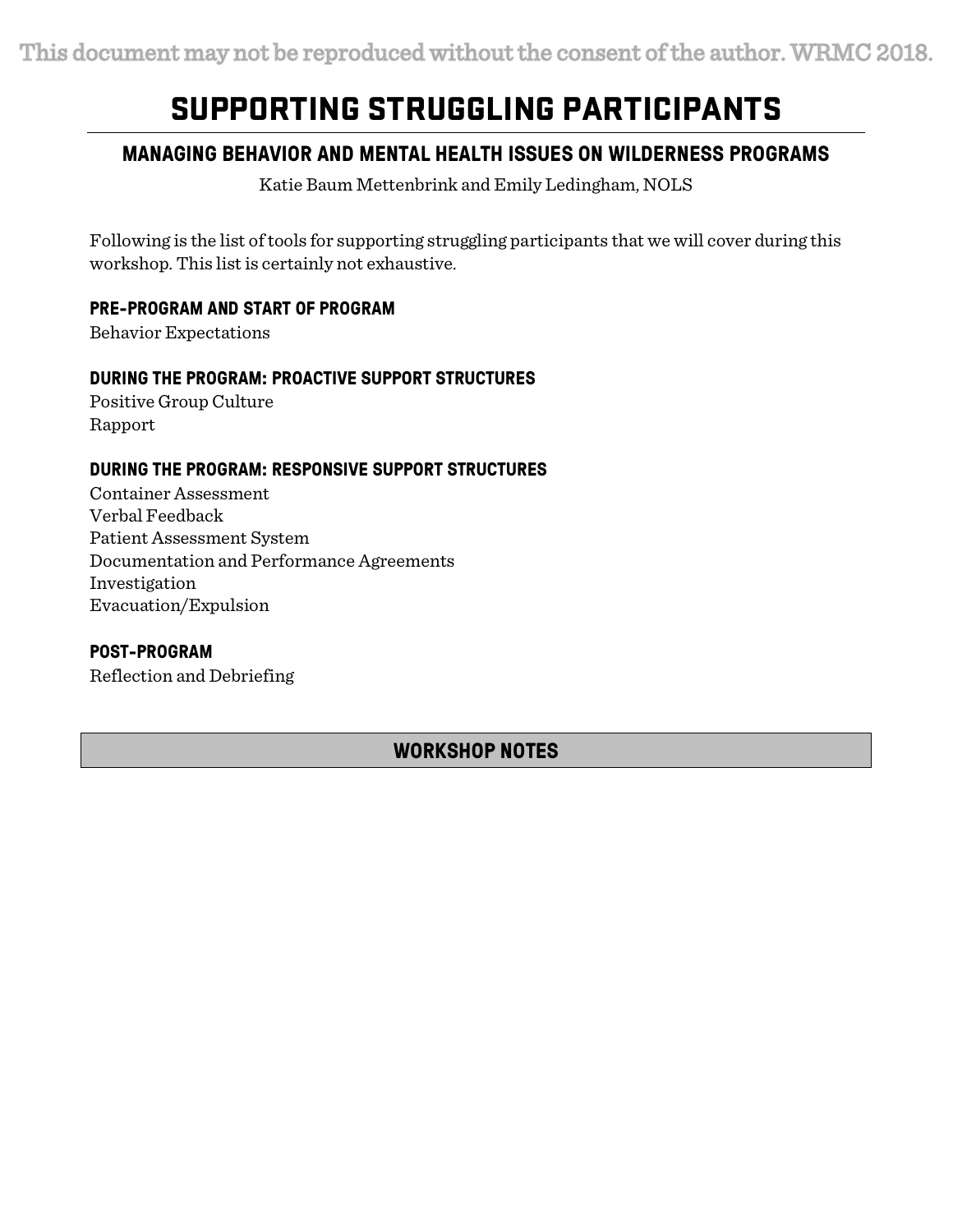# **SAMPLE BEHAVIOR CONTINUA AND RESPONSES**

## **SAMPLE 1: GENERIC INAPPROPRIATE BEHAVIOR**

## **Behaviors**

- Poor expedition behavior
- Isolated, unintentional
- Not severe

## **Responses**

Feedback  $\rightarrow$  Revisit expectations  $\rightarrow$  Performance agreement  $\rightarrow$  Eval consequences  $\rightarrow$  Expulsion

# **SAMPLE 2: POLICY VIOLATION - SMOKING**

## **Behaviors**

| Smoking in the field                  | Repeated infractions                                       | No engagement in<br>$\blacksquare$<br>change |
|---------------------------------------|------------------------------------------------------------|----------------------------------------------|
| Responses<br>Performance<br>agreement | Grade reduction<br>Reduced participation<br>$\blacksquare$ | Expulsion                                    |

# **EVACUATION CONSIDERATIONS FOR MENTAL HEALTH ISSUES**

We don't need to diagnose or fully understand the problem. Our goal is to determine whether an individual should be in the field. Answering yes to any of these questions should lead you to consider evacuation and to seek support from a mental health professional.

- Is the individual a danger to self or others?
- Are the behaviors or level of distress beyond the instructors' ability to manage in the field?
- $\bullet$  Is the individual requiring a level of attention or management that is interfering with others' experience or ability to achieve program outcomes?
- Is the individual adversely affecting the dynamics or safety of the group?
- Does the individual believe he/she is unsafe or unable to continue?
- Does the harm to the expedition or program outweigh the benefit to the individual?
- Are the individual's own coping mechanisms for managing a pre-existing condition overwhelmed or ineffective in this setting?
- Does the individual have prescribed medications that they are not reliably taking as directed?

§ Repeated **Intentional** § Severe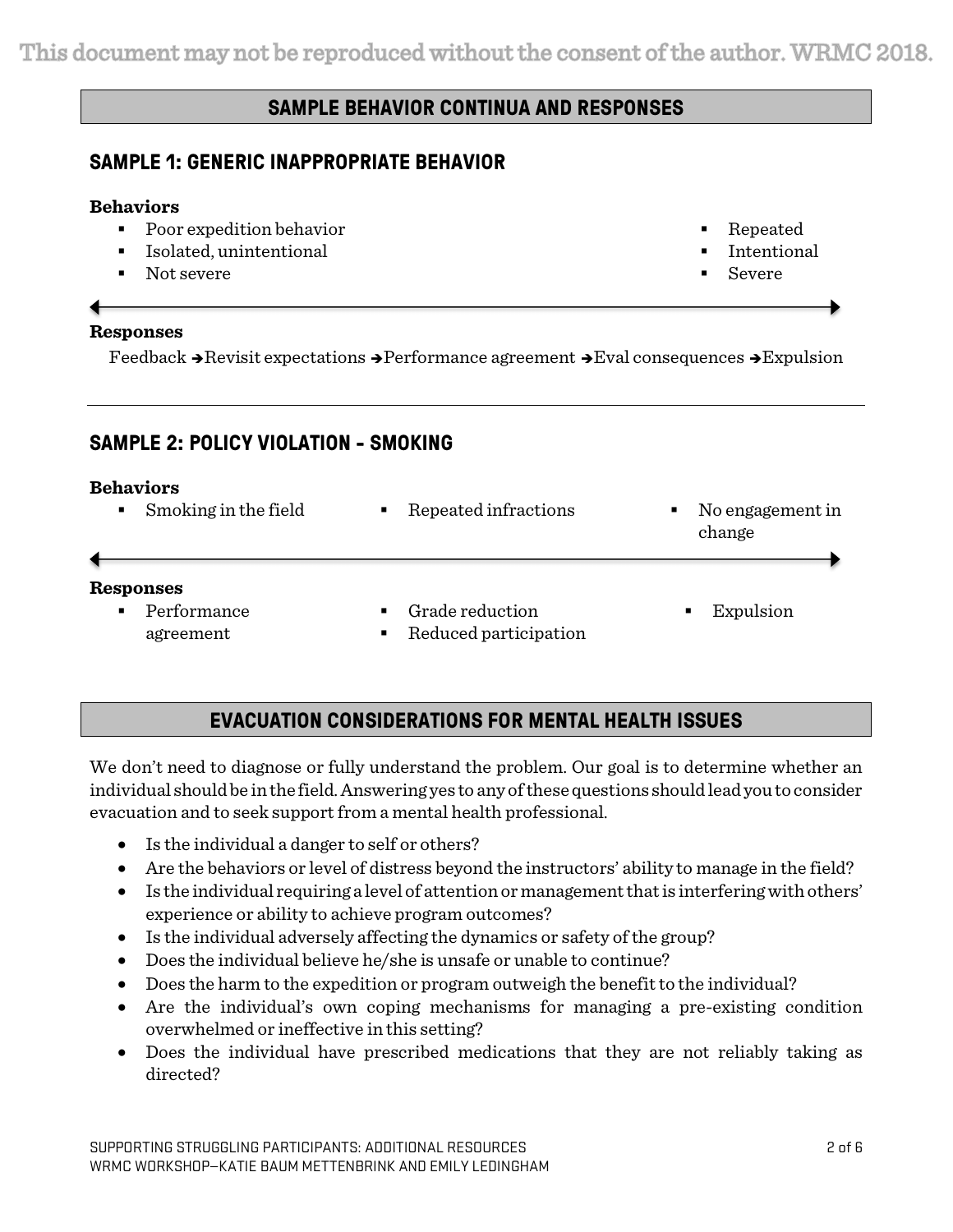This document may not be reproduced without the consent of the author. WRMC 2018.

# **BEHAVIOR DESCRIPTIONS**

Effective behavior descriptions are specific, accurate, and observable.

Whether delivering feedback to participants orally, documenting behavior in a trip log, or writing a performance agreement, learning to describe behavior in objective (non-evaluative) language is a critical skill. Participants' success, and your program's ability to understand the issue and make informed decisions about how to respond depend on field staff's ability to do this well.

## **Here are a few examples of vague or evaluative statements made into specific and observable descriptions of behavior and/or specific expectations for behavior change.**

| <b>VAGUE / EVALUATIVE</b>           | → | <b>SPECIFIC / OBSERVABLE</b>       |
|-------------------------------------|---|------------------------------------|
|                                     |   |                                    |
| Behavior description: Kevin         | → | Kevin called Paul fat during the   |
| was being a jerk on the trail       |   | hike today, and then declined to   |
| today.                              |   | share his snack mix at a break.    |
| Behavior description: Anna is       | → | Anna's mood alternates between     |
| moody.                              |   | cheerful and engaged with the      |
|                                     |   | group, to angry and withdrawn.     |
|                                     |   | She yelled at other group          |
|                                     |   | members for reasons unknown        |
|                                     |   | to the instructors four times      |
|                                     |   | today, and did not respond to her  |
|                                     |   | tent mates asking what was         |
|                                     |   | wrong.                             |
| <b>Behavior description:</b>        | → | When another student said she      |
| Michelle is aggressive towards      |   | should not walk away from camp     |
| her peers.                          |   | alone, Michelle yelled, "You can't |
|                                     |   | tell me what to do!" She called    |
|                                     |   | Carter "an idiot" while paddling   |
|                                     |   | today, and shoved Missy during     |
|                                     |   | an argument at dinner.             |
| <b>Expectation for change: Juan</b> | → | Juan will work to eliminate the    |
| needs to display a positive         |   | following expressions of           |
| attitude.                           |   | negativity: rolling eyes and       |
|                                     |   | sighing, reading his book during   |
|                                     |   | meetings, sitting apart from the   |
|                                     |   | group during meetings.             |
| <b>Expectation for change:</b>      | → | Jordan will cook one meal each     |
| Jordan will do his share around     |   | day, will set up or take down the  |
| camp.                               |   | tent each day, and will clean      |
|                                     |   | group cooking utensils once        |
|                                     |   | every two days.                    |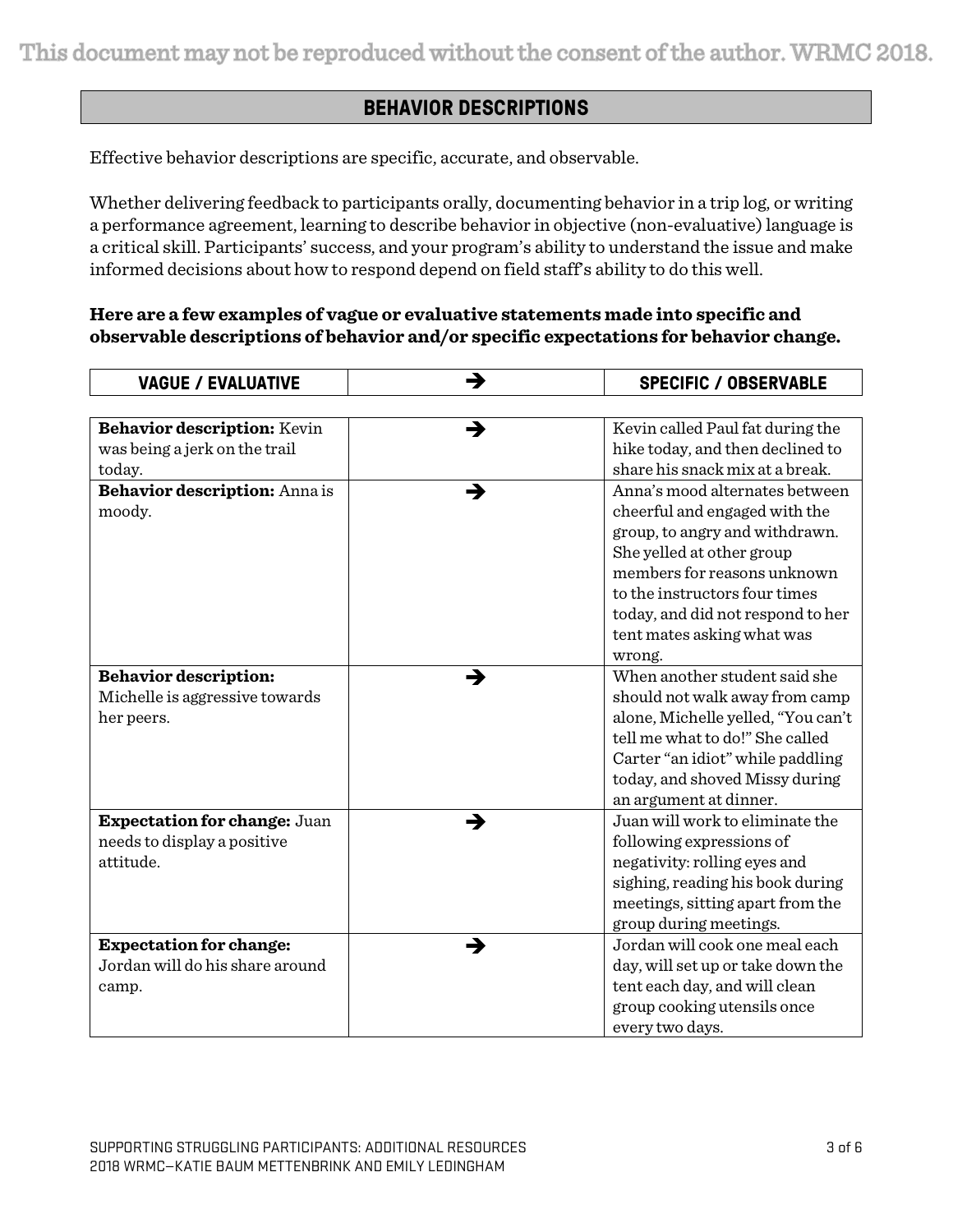This document may not be reproduced without the consent of the author. WRMC 2018.

## **SAMPLE STUDENT PERFORMANCE AGREEMENT**

*This document is provided as a sample and should not be copied.*

*The student performance agreement is a tool for field staff to support students whose performance is not meeting expectations. This document includes sample expectations, organized by curriculum area, that were written for NOLS' unique programs. You will need to create a performance agreement for your program based on your curriculum, activities, mission, behavior expectations, and policies.*

Student Name: \_\_\_\_\_\_\_\_\_\_\_\_\_\_\_\_\_\_ Course: \_\_\_\_\_\_\_\_\_\_\_\_\_\_\_\_\_\_ Date: \_\_\_\_\_\_\_\_\_\_\_\_

Below are basic expectations for NOLS students. Use the following scale to indicate positive performance and behaviors that need to change:

 $+$  Exceeds expectations  $S - S$ atisfactory  $\triangle$  Needs improvement (does not meet expectations)

NA – Not applicable

## **RISK MANAGEMENT**

- \_\_\_\_\_\_ Demonstrates knowledge of objective and subjective hazards; applies knowledge to new situations.
- \_\_\_\_\_\_ Displays sound judgment and decision-making based on knowledge of hazards.
- \_\_\_\_\_\_ Consistently follows instructors' directions to reduce or avoid hazards.
- \_\_\_\_\_\_ Requires a reasonable amount of instructor supervision to meet expectations.
- \_\_\_\_\_\_ Adheres to NOLS policies while in the field and at NOLS locations.

Specific examples of behaviors identified above:

Examples of required changes:

## **LEADERSHIP AND EXPEDITION BEHAVIOR**

\_\_\_\_\_\_ Demonstrates awareness of strengths and areas for growth; is open to feedback and implements appropriate changes.

\_\_\_\_\_\_\_\_\_\_\_\_\_\_\_\_\_\_\_\_\_\_\_\_\_\_\_\_\_\_\_\_\_\_\_\_\_\_\_\_\_\_\_\_\_\_\_\_\_\_\_\_\_\_\_\_\_\_\_\_\_\_\_\_\_\_\_\_\_\_\_\_\_\_\_\_\_\_\_\_\_\_\_\_\_\_\_\_\_\_\_\_\_

\_\_\_\_\_\_\_\_\_\_\_\_\_\_\_\_\_\_\_\_\_\_\_\_\_\_\_\_\_\_\_\_\_\_\_\_\_\_\_\_\_\_\_\_\_\_\_\_\_\_\_\_\_\_\_\_\_\_\_\_\_\_\_\_\_\_\_\_\_\_\_\_\_\_\_\_\_\_\_\_\_\_\_\_\_\_\_\_\_\_\_\_\_

- \_\_\_\_\_\_Contributes to a positive learning environment and inclusive course culture; supports others in their development.
- \_\_\_\_\_\_ Uses inclusive, polite, and respectful language; treats others with respect.
- \_\_\_\_\_\_ Takes responsibility for learning; sets and attains personal goals; demonstrates initiative.

\_\_\_\_\_\_\_\_\_\_\_\_\_\_\_\_\_\_\_\_\_\_\_\_\_\_\_\_\_\_\_\_\_\_\_\_\_\_\_\_\_\_\_\_\_\_\_\_\_\_\_\_\_\_\_\_\_\_\_\_\_\_\_\_\_\_\_\_\_\_\_\_\_\_\_\_\_\_\_\_\_\_\_\_\_\_\_\_\_\_\_\_\_

\_\_\_\_\_\_\_\_\_\_\_\_\_\_\_\_\_\_\_\_\_\_\_\_\_\_\_\_\_\_\_\_\_\_\_\_\_\_\_\_\_\_\_\_\_\_\_\_\_\_\_\_\_\_\_\_\_\_\_\_\_\_\_\_\_\_\_\_\_\_\_\_\_\_\_\_\_\_\_\_\_\_\_\_\_\_\_\_\_\_\_\_\_

\_\_\_\_\_\_ Works effectively as a member of a team; displays a positive attitude despite hardship.

Specific examples of behaviors identified above:

Examples of required changes: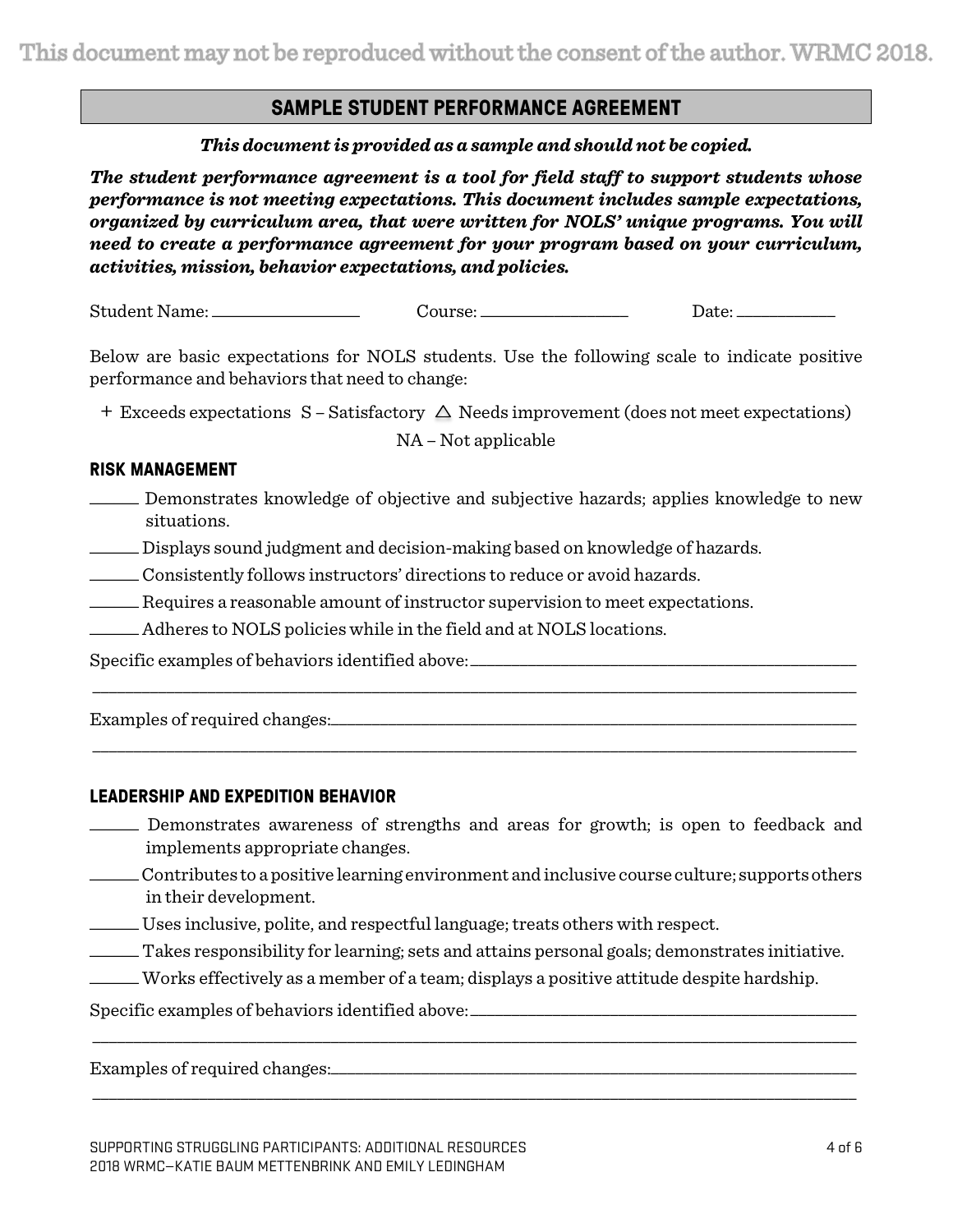## **SAMPLE STUDENT PERFORMANCE AGREEMENT (CONTINUED)**

#### **OUTDOOR SKILLS**

\_\_\_\_\_\_ Demonstrates appropriate care for personal needs (clothing, food, water, etc.).

- \_\_\_\_\_\_ Travels competently using maps and compass.
- \_\_\_\_\_\_ Takes responsibility for the care and organization of personal and group equipment.
- \_\_\_\_\_\_ Is punctual and organized.

Specific examples of behaviors identified above: \_\_\_\_\_\_\_\_\_\_\_\_\_\_\_\_\_\_\_\_\_\_\_\_\_\_\_\_\_\_\_

Examples of required changes:\_\_\_\_\_\_\_\_\_\_\_\_\_\_\_\_\_\_\_\_\_\_\_\_\_\_\_\_\_\_\_\_\_\_\_\_\_\_\_\_\_\_\_\_\_\_\_\_\_\_\_\_\_\_\_\_\_\_\_\_\_\_\_\_

#### **DESCRIBE INSTRUCTOR ROLE**

What support and structure can the student expect from instructors? How will change be measured?

\_\_\_\_\_\_\_\_\_\_\_\_\_\_\_\_\_\_\_\_\_\_\_\_\_\_\_\_\_\_\_\_\_\_\_\_\_\_\_\_\_\_\_\_\_\_\_\_\_\_\_\_\_\_\_\_\_\_\_\_\_\_\_\_\_\_\_\_\_\_\_\_\_\_\_\_\_\_\_\_\_\_\_\_\_\_\_\_\_\_\_\_\_ \_\_\_\_\_\_\_\_\_\_\_\_\_\_\_\_\_\_\_\_\_\_\_\_\_\_\_\_\_\_\_\_\_\_\_\_\_\_\_\_\_\_\_\_\_\_\_\_\_\_\_\_\_\_\_\_\_\_\_\_\_\_\_\_\_\_\_\_\_\_\_\_\_\_\_\_\_\_\_\_\_\_\_\_\_\_\_\_\_\_\_\_\_

\_\_\_\_\_\_\_\_\_\_\_\_\_\_\_\_\_\_\_\_\_\_\_\_\_\_\_\_\_\_\_\_\_\_\_\_\_\_\_\_\_\_\_\_\_\_\_\_\_\_\_\_\_\_\_\_\_\_\_\_\_\_\_\_\_\_\_\_\_\_\_\_\_\_\_\_\_\_\_\_\_\_\_\_\_\_\_\_\_\_\_\_\_

\_\_\_\_\_\_\_\_\_\_\_\_\_\_\_\_\_\_\_\_\_\_\_\_\_\_\_\_\_\_\_\_\_\_\_\_\_\_\_\_\_\_\_\_\_\_\_\_\_\_\_\_\_\_\_\_\_\_\_\_\_\_\_\_\_\_\_\_\_\_\_\_\_\_\_\_\_\_\_\_\_\_\_\_\_\_\_\_\_\_\_\_\_

## **TIMELINE AND CONSEQUENCES**

Changes must be initiated immediately. Instructors will monitor engagement and effort to change behaviors identified above. Improvement must be measurable by\_\_\_\_\_\_\_\_\_\_\_ [date]?Lack of change will result in the following: \_\_\_\_\_\_\_\_\_\_\_\_\_\_\_\_\_\_\_\_\_\_\_\_\_\_\_\_\_\_\_\_\_\_\_\_\_\_\_\_\_\_\_\_\_\_\_\_\_\_\_\_\_\_\_\_\_\_\_\_\_\_\_\_\_\_\_

\_\_\_\_\_\_\_\_\_\_\_\_\_\_\_\_\_\_\_\_\_\_\_\_\_\_\_\_\_\_\_\_\_\_\_\_\_\_\_\_\_\_\_\_\_\_\_\_\_\_\_\_\_\_\_\_\_\_\_\_\_\_\_\_\_\_\_\_\_\_\_\_\_\_\_\_\_\_\_\_\_ \_\_\_\_\_\_\_\_\_\_\_\_\_\_\_\_\_\_\_\_\_\_\_\_\_\_\_\_\_\_\_\_\_\_\_\_\_\_\_\_\_\_\_\_\_\_\_\_\_\_\_\_\_\_\_\_\_\_\_\_\_\_\_\_\_\_\_\_\_\_\_\_\_\_\_\_\_\_\_\_\_

\_\_\_\_\_\_\_\_\_\_\_\_\_\_\_\_\_\_\_\_\_\_\_\_\_\_\_\_\_\_\_\_\_\_\_\_\_\_\_\_\_\_\_\_\_\_\_\_\_\_\_\_\_\_\_\_\_\_\_\_\_\_\_\_\_\_\_\_\_\_\_\_\_\_\_\_\_\_\_\_\_\_\_\_\_\_\_\_\_\_\_\_\_ \_\_\_\_\_\_\_\_\_\_\_\_\_\_\_\_\_\_\_\_\_\_\_\_\_\_\_\_\_\_\_\_\_\_\_\_\_\_\_\_\_\_\_\_\_\_\_\_\_\_\_\_\_\_\_\_\_\_\_\_\_\_\_\_\_\_\_\_\_\_\_\_\_\_\_\_\_\_\_\_\_\_\_\_\_\_\_\_\_\_\_\_\_

#### **ADDITIONAL COMMENTS:**

#### **INSTRUCTORS PRINTED NAMES AND SIGNATURES:**

## **STUDENT AGREEMENT**

\_\_\_\_\_\_\_\_\_\_\_\_\_\_\_\_\_\_\_\_\_\_\_\_\_\_\_\_\_\_\_\_\_\_\_\_\_\_\_\_\_\_\_\_\_\_\_\_\_\_\_\_\_\_\_\_\_\_\_\_\_\_\_\_\_\_\_\_\_\_\_\_\_\_\_\_\_\_\_\_\_\_\_\_\_\_\_\_\_\_\_\_\_ \_\_\_\_\_\_\_\_\_\_\_\_\_\_\_\_\_\_\_\_\_\_\_\_\_\_\_\_\_\_\_\_\_\_\_\_\_\_\_\_\_\_\_\_\_\_\_\_\_\_\_\_\_\_\_\_\_\_\_\_\_\_\_\_\_\_\_\_\_\_\_\_\_\_\_\_\_\_\_\_\_\_\_\_\_\_\_\_\_\_\_\_\_

I have read and understand this agreement. I agree to change the behaviors described above. I understand that if I fail to make theses changes there will be consequences. I also understand that any behavior that is unsafe, threatens a positive learning environment, or distracts from the educational mission of my course may result in expulsion.

\_\_\_\_\_\_\_\_\_\_\_\_\_\_\_\_\_\_\_\_\_\_\_\_\_\_\_\_\_\_\_\_\_\_\_\_\_\_\_\_\_\_\_\_\_\_\_\_\_\_\_\_\_\_\_\_\_\_\_\_\_\_\_\_\_\_\_\_\_\_\_\_\_\_\_\_\_\_\_\_\_\_\_\_\_\_\_\_\_\_\_\_\_ \_\_\_\_\_\_\_\_\_\_\_\_\_\_\_\_\_\_\_\_\_\_\_\_\_\_\_\_\_\_\_\_\_\_\_\_\_\_\_\_\_\_\_\_\_\_\_\_\_\_\_\_\_\_\_\_\_\_\_\_\_\_\_\_\_\_\_\_\_\_\_\_\_\_\_\_\_\_\_\_\_\_\_\_\_\_\_\_\_\_\_\_\_

Student comments: \_\_\_\_\_\_\_\_\_\_\_\_\_\_\_\_\_\_\_\_\_\_\_\_\_\_\_\_\_\_\_\_\_\_\_\_\_\_\_\_\_\_\_\_\_\_\_\_\_\_\_\_\_\_\_\_\_\_\_\_\_\_\_\_\_\_\_\_\_\_\_\_\_\_

Student Signature \_\_\_\_\_\_\_\_\_\_\_\_\_\_\_\_\_\_\_\_\_\_\_\_\_\_\_\_\_\_\_\_\_\_\_\_\_\_\_\_\_\_\_\_\_\_\_\_\_ Date signed: \_\_\_\_\_\_\_\_\_\_\_\_\_